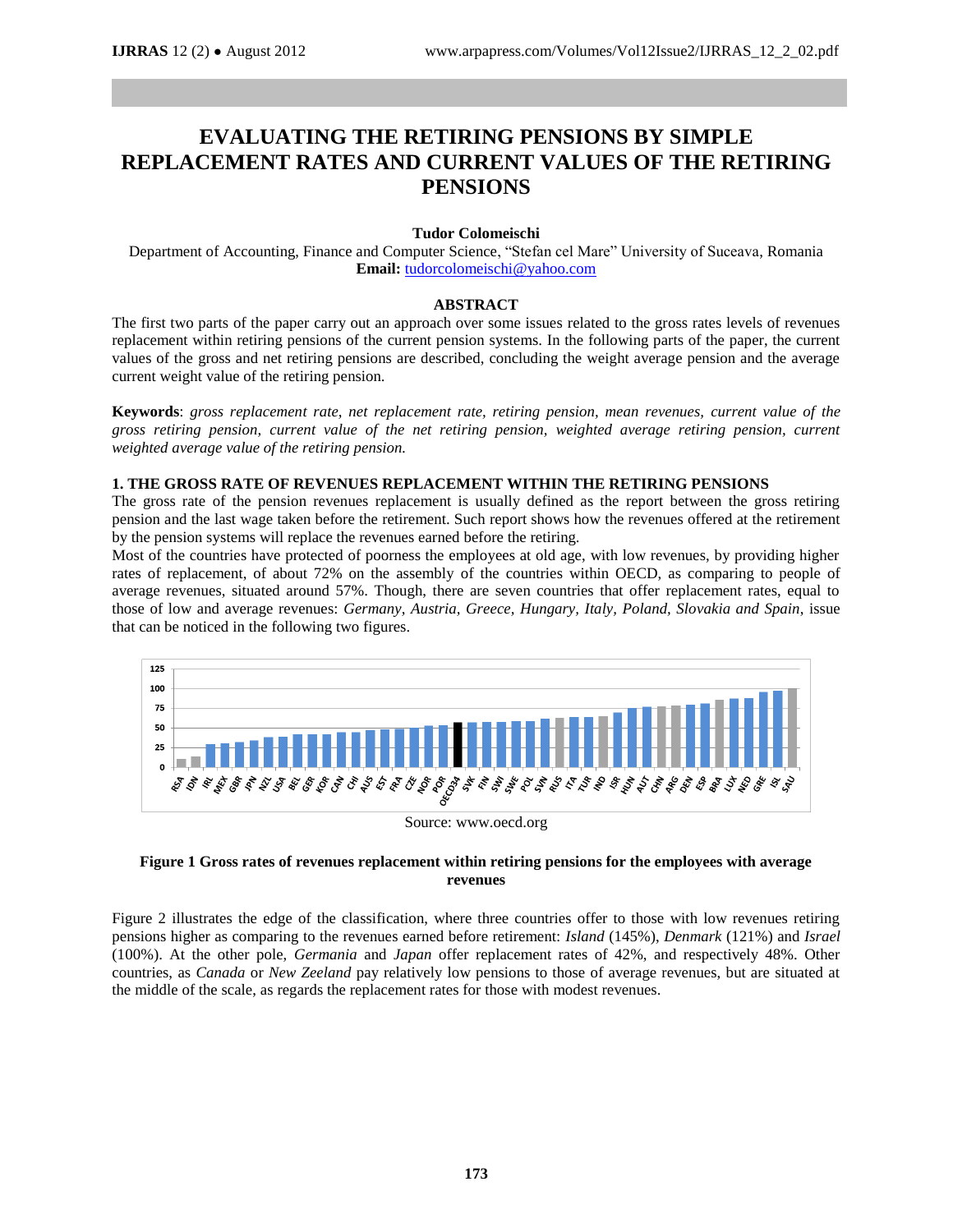

**Figure 2 Gross rates of revenues replacement within retiring pensions for the employees with low and high revenues** 

In average, *in countries within OECD*, the gross rate of revenues replacement for those with high revenues is under 52%, under the rate level of those with average revenues (57%). In the situation of those with high revenues, there are significant variations from one country to other, exceeding 80% in *Greece, Island, Luxemburg, Holland and Spain.* Instead, *Ireland, New Zeeland* and *Great Britain* have offered rates of replacement lower than 26%.

Regarding the people with average revenues, the gross rate for the 34 countries within OECD is of 57.3%, where the highest deviations from this could be seen in *Island, Greece, Holland* and *Luxemburg* with high rates, about 90% or even above, and in *Ireland, Mexico and Great Britain*, having low rates, of about 30%.

The gross rate of revenues replacement is different at women as comparing to men (due to the differences noticed at the retiring age) in only five countries, *Chile, Israel, Italy, Poland* and *Switzerland,* with values lower in the first three of them, differences that might reach to a third of the rate to men. The replacement rate in the situation of women is lower in Australia and Mexico, but this is due especially to the increased rates of the annuities, rather than differences noticed at the retiring age.

As regards the countries outside OECD, there is a large interval of the gross rates values of replacement, with South Africa and Indonesia, having low rates for the employees of average revenues (under 15%), while at the opposite pole we find Saudi Arabia with rates of 100%.

One might notice that the average of the gross rates of replacement for those of average and high revenues of EU countries is significantly higher than that of the OECD states.

## **2. THE NET RATE OF REVENUES REPLACEMENT WITHIN THE RETIRING PENSIONS**

**The net rate of revenues replacement within the retiring pension** is defined in accordance to the taxes on individual revenues and of social contributions paid by retirees and employees.

As seen in the previous mentioned concepts, the retirees do not usually pay the social contributions, and have a preferential fiscal treatment. These facilities, next with the fiscal system progressiveness, coupled with the gross rates of replacement are usually lower than 100%, having as consequence the net replacement rates for revenues higher than the gross ones.





As concerns the average revenues, the net replacement rate has an average of 69% in OECD countries, being with 12% higher than the average of the gross rates. This difference is due to the higher taxes paid by individuals when they are in activity, as comparing to those paid after retirement. From **Figure 4** one might notice that, as in the situation of the gross replacement rates, the net ones have a higher variation in world, from under 40% in Mexico, Ireland and Japan, at over 100% in Greece (for people with average revenues).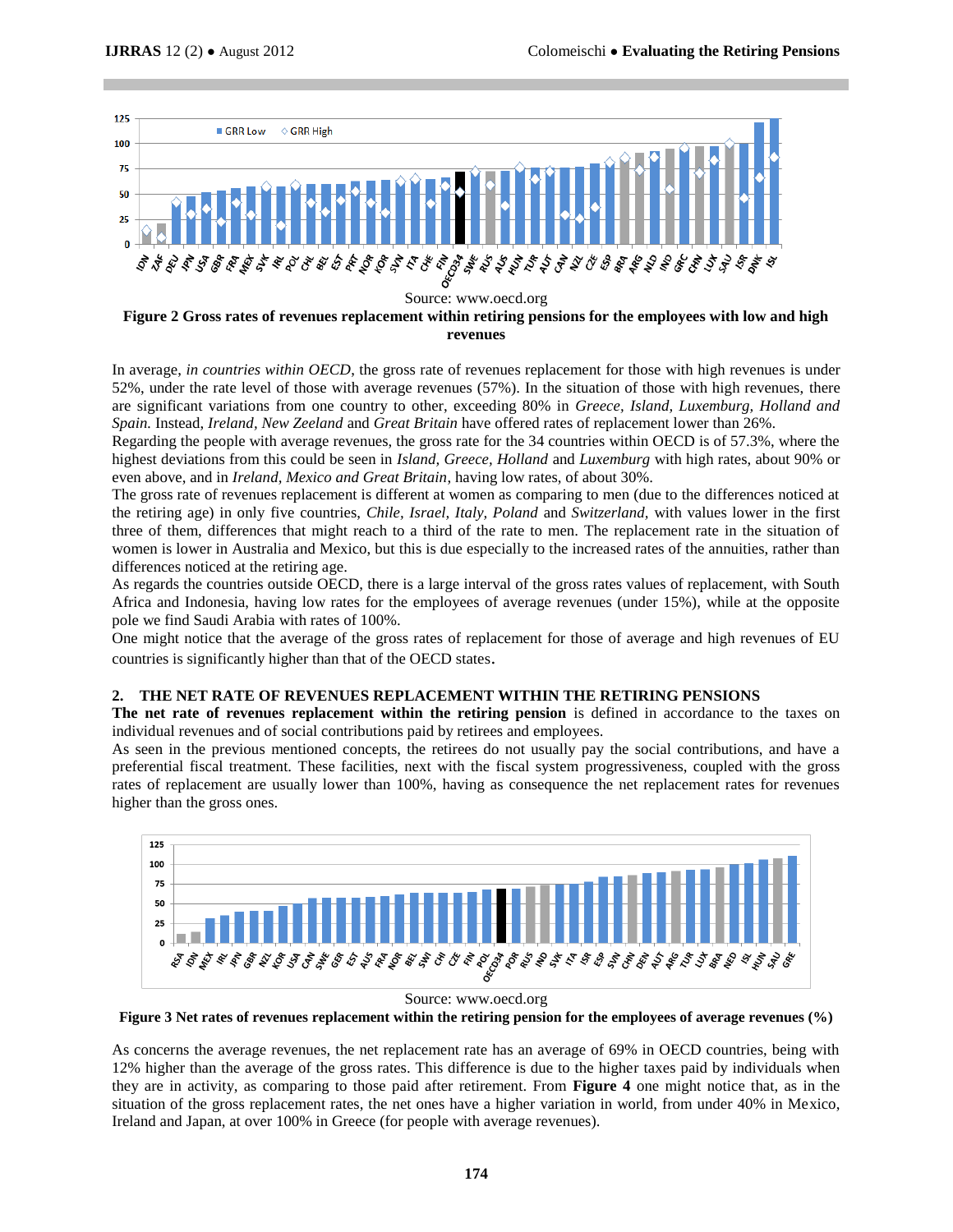Regarding the people with low revenues, the net average rate of replacement at the OECD level is of 82%, while for those of high revenues is 63%. As in the situation of gross rates of replacement, the differences of these rates depending upon the size of revenues have shown **the progressive character of the retiring pension systems,**  reflected by the existence of the minimal benefits or of the limits specific to the retiring pension revenues.



## **Figure 4 The net rates of revenues replacement within the retiring pension for the employees of low and respectively, high revenues (%)**

For the participants with **average revenues**, the template of net replacement rates within various states is different of that specific to the gross rates. For instance, the retiring pension systems of Belgium and Germany have net rates higher than the gross ones. This is firstly due to the favorable treatment for retiring pensions, under the aspect of social contributions, and then, to the gross replacement rates, which are lower than the average of OECD, as well as to the emphasized progressiveness of the fiscal system in these states, people paying taxes lower than the period after retirement. This thing happens in Germany despite the fact that this very generous fiscal treatment, of which the retiring pensions revenues benefit, has started to be gradually retired.

By contrast with the other countries, New Zeeland and Sweden have proven to have net replacement rates lower than the gross ones, since they tax almost in the same way the revenues of retiring pension and of the wage incomes (even if Sweden has reintroduced since 2009 the tax relief for the retirees).

For people with **low revenues,** the effect of taxes and contributions over the net replacement rates is lower than in the situation of those with high revenues, since many times, their retiring pensions are lower than the standard level of the fiscal facilities (indemnities or help). In this way, sometimes they do not completely benefit of the supplementary facilities as regards the taxes on individual revenues. The difference between the average net rate and the gross one is of 10% of the level of OECD, for those of low revenues. The exceptions are here represented by Belgium and Slovenia, which have net replacement rates much higher than the gross ones.

The highest net rate of replacement within people of **high revenues** is met in Greece, and the lowest, as expected, in New Zeeland and Ireland. In the last two states, the participants with high revenues will receive retiring pensions lower than one third of the net revenues before retirement. As in the situation of the gross replacement rates, the average of the net rates on EU level is of 74%, being significantly higher than that of OECD. Within the countries outside OECD, small differences of the net rates of replacement among the three categories of revenues can be seen. Though, there are high differences between different states, the net rates varying for those of average revenue, from 12% in South Africa to 108% in Saudi Arabia.

# **3. CURRENT VALUE OF THE GROSS RETIRING PENSION**

The rates of revenues replacement within the retiring pensions give indications over the promised pension, but they are not complete measures, since it is about the benefit at retiring. In order to comprise a much larger image, the life expectancy should be taken into account, the retirement age and the indexation of pensions. All these will show for how long the retiring pension benefits will be paid, and how these will evaluate in time. The current value of the retiring pension signifies a measurement of a value dedicated to future benefits flows, which takes into consideration all these factors.

**The current retiring pension value** is defined as the necessary amount at the moment of retirement, in order to buy an annuity, able to generate the same flows of payments, as those promised by the compulsory pension diagrams. Within the calculations of the current values, *a uniform discount rate* of annual update of 2% has been used, and views up to 2050 of the mortality rates were taken into account, for each country, on ages and sexes. The current value is expressed by a **multiple of the gross individual annual revenues.**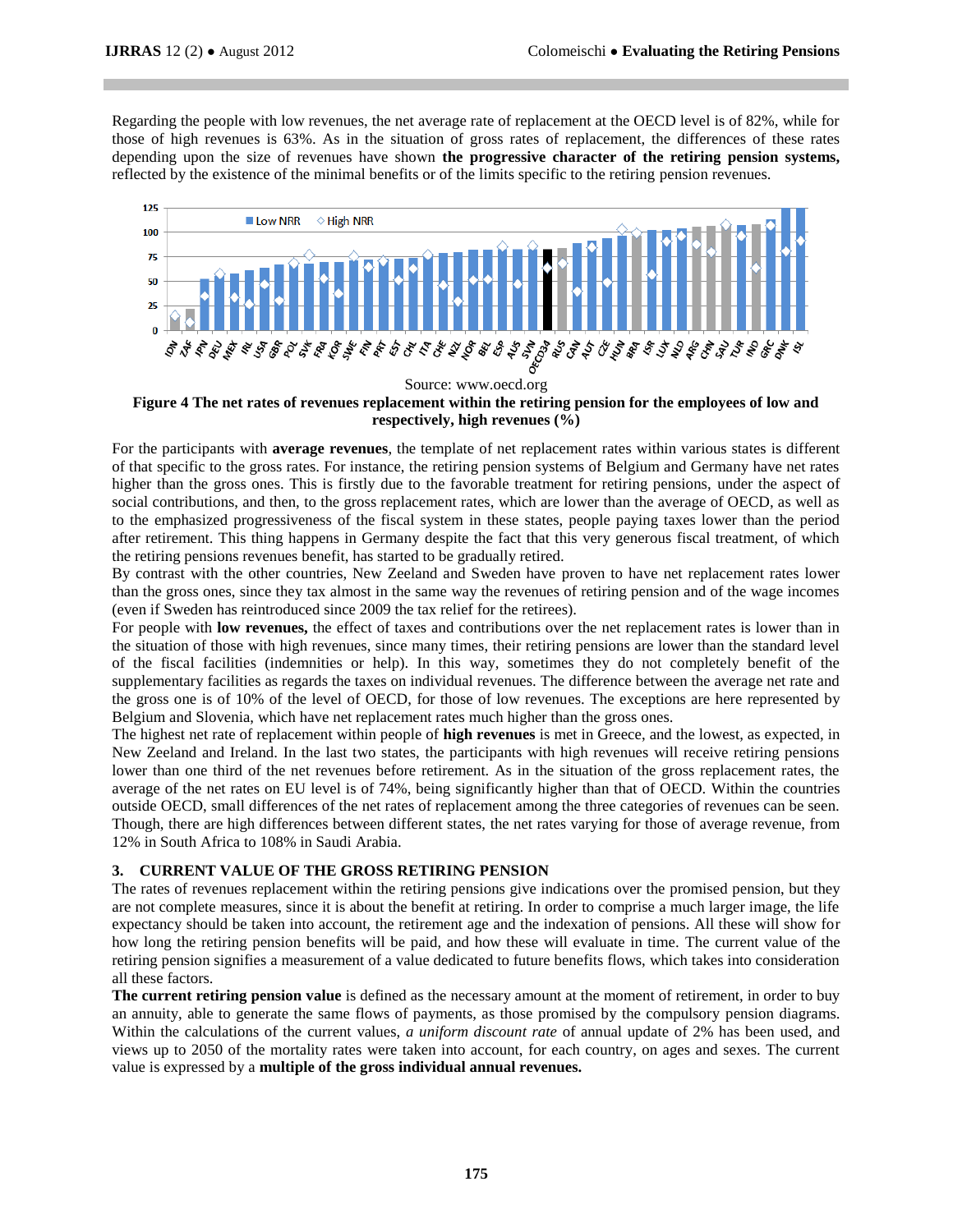

**Figure 5 Current values at men and women having low and average revenues (multiple of the individual revenues)**

As can be seen in Figure 5, the current value of the gross retiring pension for men having average revenues is higher in Luxembourg, being followed by Holland, Island and Greece. As regards these states, the current value of the gross retiring pension is of about 17.5 times higher than the revenues, being of 80% higher than the current values of the gross retiring pensions, within the OECD, situated around the value 9.6. as regards the members with average revenues, the current value of the gross retiring pension is the lowest in Great Britain, because of the replacement rates relatively low and because of the foreseen growth for the retirement age, up to 68 years old.

As concerns the average revenues people, the current values of the gross retiring pensions will be higher as regards **the reduced revenues**, as effect of the replacement rates, which are higher for the last ones. As regards the men earning low revenues, the current value of the gross retiring pension is situated around a coefficient of 12.2 at the level of OECD, as comparing to the value 9.6 in the situation of those earning average revenues. Similarly, women with reduced revenues earn a current average value of the gross retiring pension of 14.1 as comparing to 11.1, meaning the average for OECD, for women with average revenues. As regards men earning low revenues, in four countries where the current value of the gross pension is high (*Denmark, Island, Luxemburg, Holland*), such value exceeds more than 21 times the individual earnings.

The impact of the life expectancy over the current value of the gross retiring pension is emphasized to countries as *Hungary, Mexico, Poland, Slovakia or Turkey*, where the low life expectancy at retirement will negatively influence the current value level. The effect is opposite in *Switzerland and the Nordic countries*, which have high life expectancy. The influence of life expectancy can be also noticed as comparing the current values of the gross retiring pension for women as for men. Since the life expectancy of women is higher, the current values will be generally higher. At such difference, the retirement ages for women contribute, which are lower in some states as comparing to the situation of men.

**The current value of the retiring pension is also influenced by the retirement age.** States as *Denmark, Germany, Island, Norway, Great Britain or USA* have or about to have retirement ages for people of over 65 years old, which have reduced the current value of the gross retiring pension.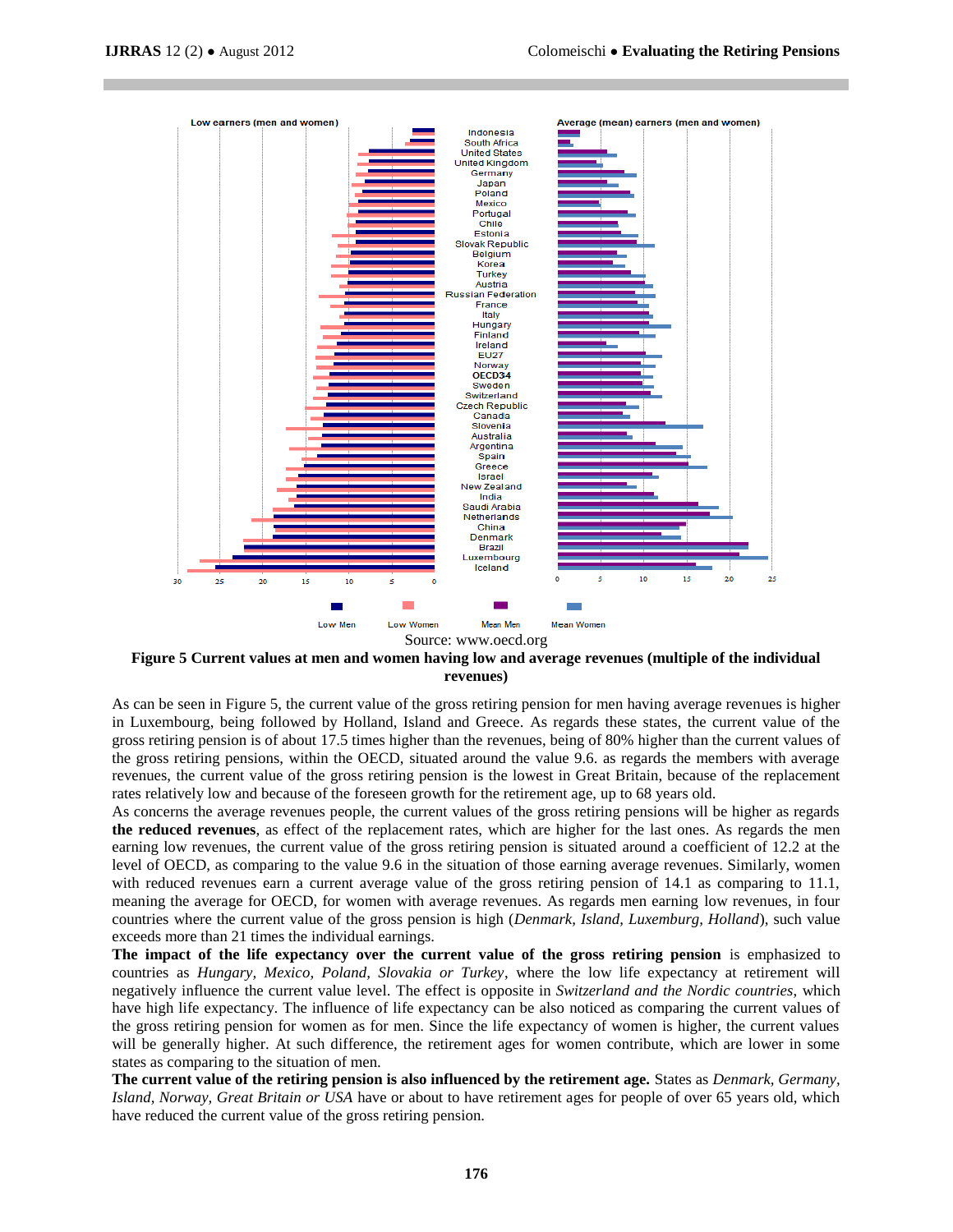**The current value of the gross retiring pension is also influenced by the indexation mechanism**. Even if for the time being most of countries of OECD index the retiring pensions in accordance to prices, there are also exceptions: in *Luxembourg,* there is a connection made between retiring pension and the average revenue, while *in Czech, Finland, Slovakia, Hungary and Switzerland*, the indexation is carried out in accordance to the inflation, the prices and growth rates of the revenues. Usually, the revenues grow faster than prices, so that within these states, the current value of the retiring pensions is higher, due to this "more generous" indexation. Various politics of indexation will affect the difference between the current values and the retiring pensions of women and men, respectively. Due to superior life expectancy, women aim to benefit more and more of the favorable indexation procedures.

As concerns the countries outside OECD, there is a large variation of the current values for the retiring pensions, from a coefficient of 1.4 to those earning average revenues in South Africa, to a coefficient of 22.2 in Brazil for the same participants. The low value met in South Africa is due to the combination between the low ratios of replacement and the low life expectancy.

## **4. CURRENT VALUE OF THE GROSS RETIRING PENSION**

As the gross indicator, the current value of the retiring pension signifies the value existing at the time being for the potential future benefits earned from retiring pensions, on the entire period of retirement, taking into account the taxes and social contributions paid to the retiring revenues. It is important to mention that **the current value of the net retiring pension is expressed as a multiple of the gross individual annual revenues.** The reason for which one may use as comparison the **gross** revenues is done in order to isolate the effects of taxes and contributions paid at retirement, from those of taxes paid during the work activities. This practically means that the current value of the net retiring pension will be equal to the gross one, for the participants that do not pay taxes and contributions at the retirement, as the situation of Slovakia and Turkey.

The average current value of the net retiring pension for those earning average revenues exists at the OECD level, around the value 8.2 to men and 9.6 to women. As the gross retiring pension, the values are higher to women, due to their higher life expectancy.

The current values classification of the net retiring pensions will suffer modifications if one report to that dedicated to the gross or net values for the participants of average revenues. For instance, Slovakia has the  $8<sup>th</sup>$  position as regards the net retiring pension and the 16<sup>th</sup> gross retiring pension, while in Denmark the situation is exactly opposite, with the current value or the gross retiring pension on the 8th position, and of the net retiring pension of  $14<sup>th</sup>$ . This situation is explained by the fact that Denmark perceives the highest taxes for the retiring pensions.

If one analyzes **the impact of individual revenues over the current net pension value,** one will understand that those earning low revenues are not submitted to taxation in ten countries: *Australia, Belgium* and *Canada*, besides the seven countries that do not excise even the average revenues pensions. In other four states, meaning *Greece, Hungary, South Korea and Great Britain,* the taxation at retirement for people earning low revenues is very low: under 1% of the retiring pension.

In the situation of people earning high revenues, there is a lower variation of the current values of the net retiring pensions, where their level is in generally from 4 up to 7 times higher than the annual revenues. The main exceptions are Luxembourg (with a coefficient of 14 at men), followed by *Greece and Holland* with 12.3, and 11.6 respectively. At the opposite pole, we find Great Britain, with 3.1 at men and 3.6 at women.

Concerning the states outside OECD, the current values of the net and gross retiring pensions are the same in *Brazil, Indonesia, India, Russia* and *South Africa.* As in the situation of current gross value of the retiring pensions, the values interval is very large, as regards South Africa, with a coefficient of 1.4 towards 22.2, as we can see in Brazil, for men earning low revenues.

## **5. THE WEIGHTED AVERAGE PENSION AND THE CURRENT VALUE OF THE WEIGHTED AVERAGE RETIRING PENSION**

These indicators are calculated upon basis of the retiring pension level, and of the current value of the retiring pension, for employees that earn from 0.3 to 3 times more the average revenue within the economy. To each level of the individual revenue, a weight is allocated, weight that is based upon its importance within the revenues distribution, where high weights are met at those of low revenues in high number.

**The weighted average pension** combines data from revenues distribution with calculations of pension's rights, being expressed by a percentage of the average revenues from the entire economy. This will show the average level of the retiring pension, in the moment of retirement, and takes into account the various treatments at which the workers of different revenues are complied to. The weighted average pension is of 55.3% of the average revenues, within the entire assembly of the OECD member states.

We find the highest weighted average pension in *Island* (over 100%), followed closely by *Holland* (with a value of the weighted average pension of 87%), *Luxembourg* (82.7%) and *Greece* (81.8%). In other three states, as *Denmark, Hungary*